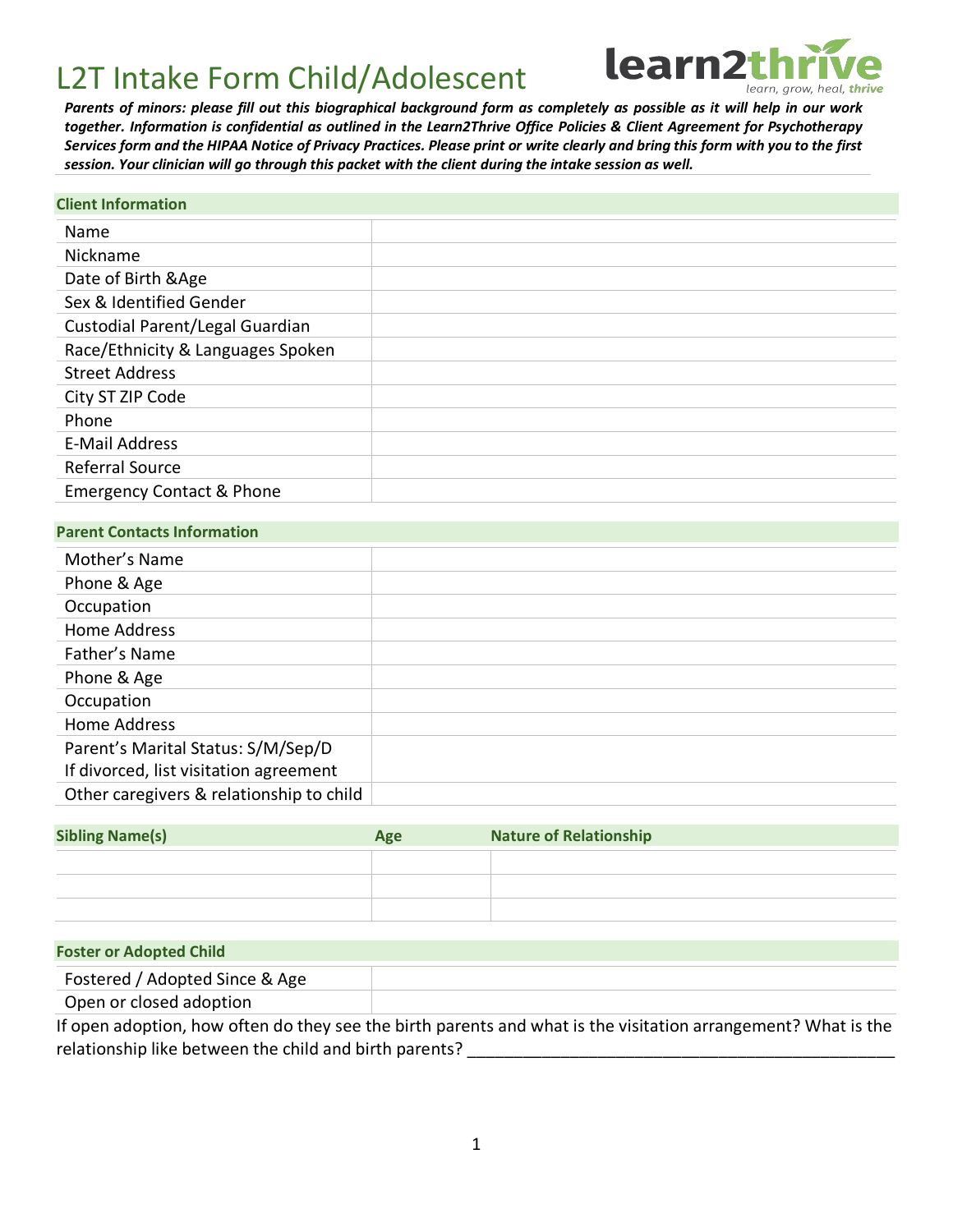

### Presenting Problem

Please explain the problem you wish to address in therapy. Be as specific as you can and include when it began and how it is currently affecting your child/ adolescent.

How much distress is this problem causing the child/adolescent on scale of 1-10 (10 being most distress)?

| Problem Checklist - Please check any symptom that has been a concern and include how long it has been a problem |              |                                |   |
|-----------------------------------------------------------------------------------------------------------------|--------------|--------------------------------|---|
| Lack of interest in activities                                                                                  | П            | Excessive worry/fearfulness    |   |
| Social isolation                                                                                                | П            | Social fears/ shyness          | П |
| Thoughts of suicide                                                                                             |              | Separation problems            |   |
| Suicidal Plans/attempts                                                                                         | $\Box$       | Bedwetting/soiling             |   |
| Acts of self-harm                                                                                               | Г            | Headaches/ stomachaches        | ┑ |
| Fatigue/ low energy                                                                                             | $\Box$       | Odd beliefs/ fantasizing       | П |
| Unassertiveness                                                                                                 | П            | Nightmares/Sleep Disturbance   | П |
| Mood swings                                                                                                     | П            | Frequent tantrums              |   |
| Depression                                                                                                      | $\Box$       | Resistive to change            |   |
| Cries easily                                                                                                    |              | School refusal                 |   |
| Appetite/weight changes                                                                                         | $\Box$       | Perfectionism                  | П |
| Low self-esteem                                                                                                 |              | <b>Social Skill Deficits</b>   |   |
| Forgetful/memory problems                                                                                       | $\Box$       | Stealing                       |   |
| Short attention span                                                                                            | Г            | Being destructive              | П |
| Aggressive behavior                                                                                             | $\Box$       | Fire setting                   | ┑ |
| Fidgety/ can't keep still                                                                                       | П            | Hurting others/fighting        | П |
| Not interested in peers                                                                                         | $\mathbf{L}$ | Acts as if no fear             |   |
| Talks excessively/interrupts                                                                                    | L.           | Short tempered                 |   |
| Easily distracted                                                                                               | Г            | Easily annoyed/ annoys others  |   |
| Irritable                                                                                                       | $\Box$       | Discipline problems            |   |
| Impulsive                                                                                                       | $\Box$       | Angry & resentful              | П |
| Difficult following rules                                                                                       | $\Box$       | Lying                          | ▁ |
| Problem completing homework/task                                                                                | $\Box$       | Trouble with the law           |   |
| Disrespectful to authority figures                                                                              | $\Box$       | Running away                   | ┑ |
| Hurting others sexually                                                                                         | $\Box$       | <b>Truancy/Skipping School</b> |   |
| <b>Blames others for mistakes</b>                                                                               | ×            | Argumentative/defiant          |   |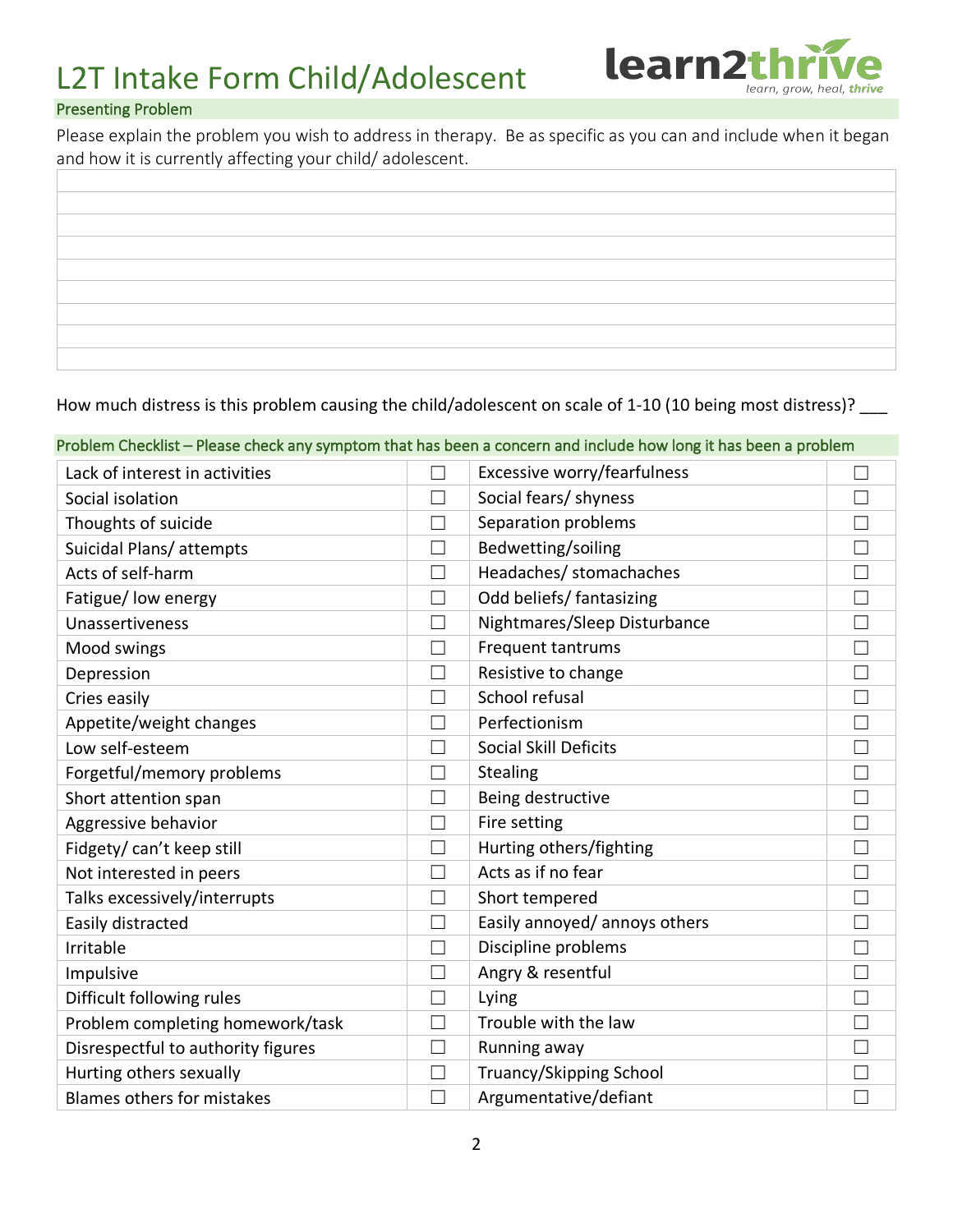

Problem Checklist Cont. – Please check any symptom that has been a concern and include how long it has been a problem

| Emotionally acts like a younger child             | $\vert \ \ \vert$ | Cries in appropriate situations               |   |
|---------------------------------------------------|-------------------|-----------------------------------------------|---|
| Flat or numb emotional expression                 |                   | Frequent intense emotional outbursts          |   |
| Lack of coping skills to deal with stress         |                   | Frequent conflict with peers                  |   |
| Difficulty making/maintaining friendships         |                   | Lack of remorse                               |   |
| Self-injury behaviors (head banding)              |                   | High risk behaviors (running into the street) | Г |
| Unexplained physical complaints                   |                   | Hoards/gorges food eats strange things        |   |
| Failure to thrive                                 | L.                | Enuresis, encopresis, or constipation         | L |
| Difficulty reasoning or problem solving           |                   | Difficulty with speech                        |   |
| Difficulty planning ahead, anticipating<br>future |                   | Difficulty acquiring new skills               |   |
| Memory deficits                                   | $\Box$            | Difficulty attaching to parental figures      |   |
| Difficulty self-regulating emotions               |                   | Lack of insight with emotions                 |   |
| Intrusive negative thoughts                       |                   | Problems in dating/relationships              |   |
| Distrust issues                                   |                   | Problems with boundaries                      |   |
| Flashbacks of past trauma                         | $\vert \ \ \vert$ | Issue adjusting to parent's divorce           |   |
| Fear of being overweight/refusal to eat           | $\Box$            | Drug/alcohol substance abuse                  |   |
| Unsafe sexual practices                           | $\vert \ \ \vert$ | Gender identity concerns                      |   |
| <b>Sexual Orientation Concerns</b>                |                   | <b>Religious / Spirituality Concerns</b>      |   |
| Anxiety/panic attacks                             |                   | Sleep problems                                |   |
| Picked on/bullied by peers                        |                   | Lacks empathy                                 |   |

#### Discipline History

What types of discipline have you found to be most effective in getting your child/adolescent to behave?

What have you found to be the most effective way to get your child/adolescent to listen to you?

Who does most of the correcting with your child/adolescent? (mom, dad, team effort)

Besides the problems already mentioned, has your child/family recently experienced any major changes, positive or negative (moving, new marriage, losses, births, siblings, etc.)?

What words have you used to explain your child/adolescent's current illness to them?

In general, how does your child/adolescent relax, calm down, and deal with stress? (physical activity, music, art, relaxation exercises, bath, prayer, nothing, crying, playing)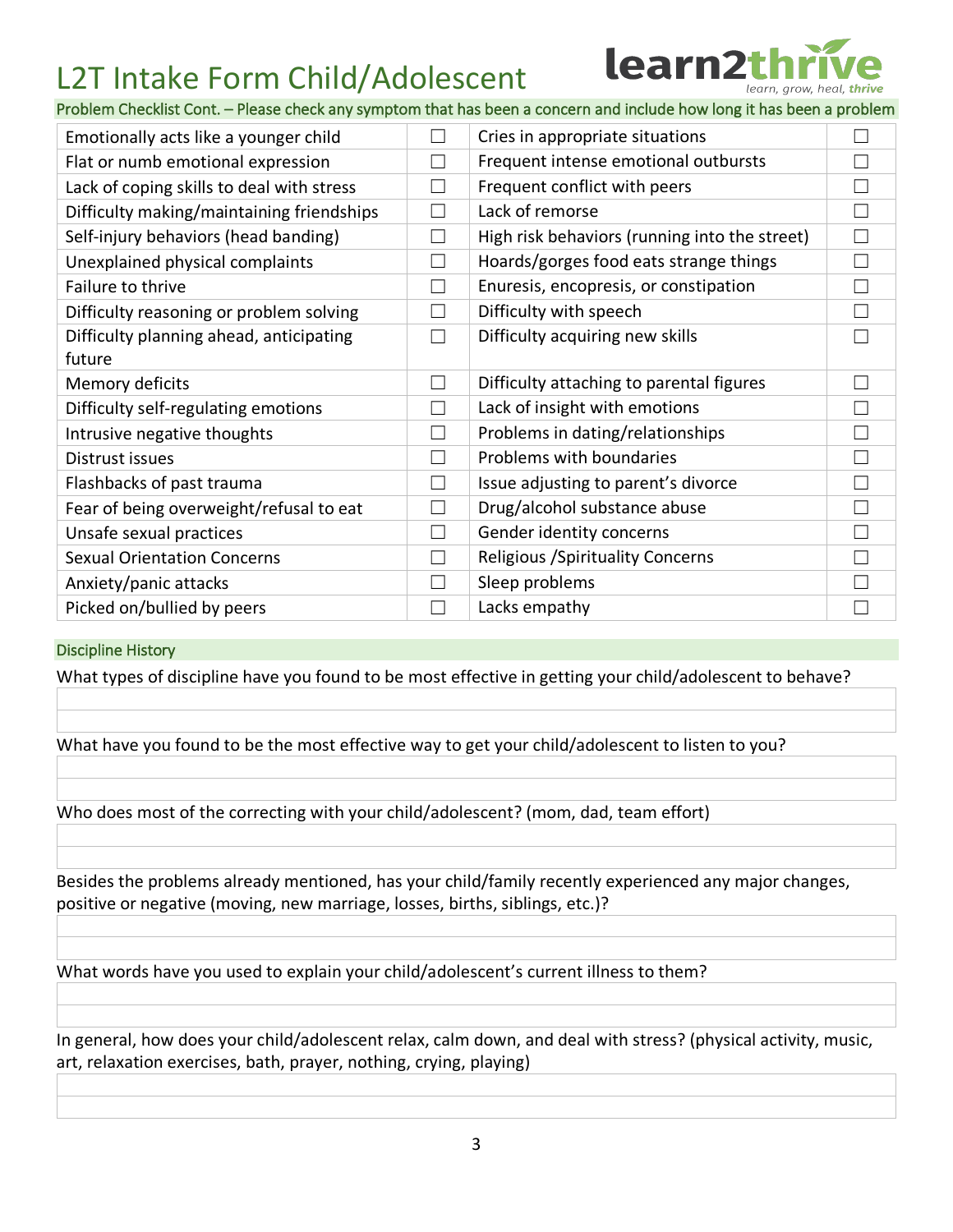

In general, how do you relax or deal with stress?

Are there any cultural, religious, ethnic values or beliefs about health, medication, etc. that we as practitioners should know?

Prenatal/Developmental History – Please answer the following to the best of your knowledge

**Pregnancy:**

Any prenatal exposure to drugs/alcohol? (cigarettes, marijuana, heroin,)

Any medications taken during pregnancy? (including OTC, anti-depressants, holistic)

Any complications during pregnancy? (preeclampsia, anemia, high environmental toxins exposure, high blood pressure, uterine blood flow issues, low/high weight in mother, STDs in mother, maternal diseases, etc.)

For the mother, any personal stressors going on during the pregnancy? (i.e. going through a divorce, high levels of anxiety or depression, in a domestic violence relationship, losses, major life changes, etc.)

Delivery Information and Any Birth Defects: (Normal, Breech, Full-term, Premature (if so, how many weeks), Transectional, Cesarean, Cleft Palate, Spina Bifida, Congenital heart disease):

| incubator, etc.)                                    |                                                                                                                |                            |                        |  |  |  |
|-----------------------------------------------------|----------------------------------------------------------------------------------------------------------------|----------------------------|------------------------|--|--|--|
|                                                     | Method/Issues with feeding: (breastfed, if so for how long, bottle fed, problems latching, colic, etc.)        |                            |                        |  |  |  |
|                                                     |                                                                                                                |                            |                        |  |  |  |
| State approximate age when child did the following: |                                                                                                                |                            |                        |  |  |  |
|                                                     |                                                                                                                |                            |                        |  |  |  |
|                                                     | Understood and followed simple instructions ____________________Toilet trained _______________________________ |                            |                        |  |  |  |
|                                                     |                                                                                                                |                            |                        |  |  |  |
|                                                     |                                                                                                                |                            |                        |  |  |  |
|                                                     |                                                                                                                |                            |                        |  |  |  |
| History pf the Child                                |                                                                                                                |                            |                        |  |  |  |
|                                                     | In the first two years of life, did your child experience any of the following:                                |                            |                        |  |  |  |
|                                                     | $\Box$ Separation from mother $\Box$ Separation from father                                                    | $\Box$ Multiple caregivers | Neglect                |  |  |  |
|                                                     | $\Box$ Out of home care $\Box$ Disruption in bonding $\Box$ Chronic pain                                       |                            | $\Box$ Chronic Illness |  |  |  |
| $\Box$ Parental Stress                              | $\Box$ Witness a traumatic event $\Box$ Physical/Sexual Abuse                                                  |                            |                        |  |  |  |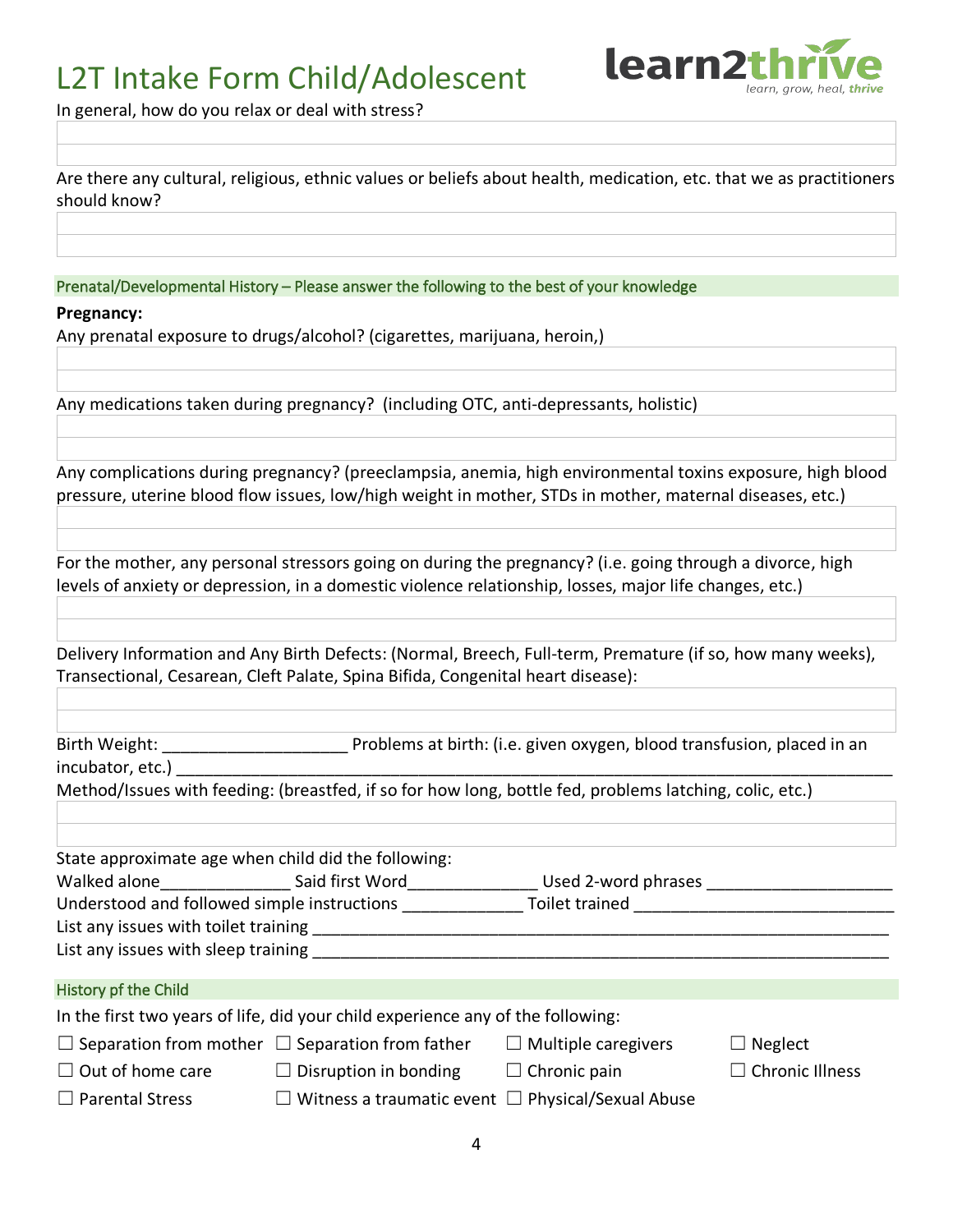

| <b>Education/Occupation</b>                                                                                                                                                                                                                                                                                                                                                                                                                                                               |  |  |  |  |
|-------------------------------------------------------------------------------------------------------------------------------------------------------------------------------------------------------------------------------------------------------------------------------------------------------------------------------------------------------------------------------------------------------------------------------------------------------------------------------------------|--|--|--|--|
| <b>Current Grade:</b><br>Name of School:                                                                                                                                                                                                                                                                                                                                                                                                                                                  |  |  |  |  |
| Does your child/adolescent receive any special education services? (504 Plan, IEP,)                                                                                                                                                                                                                                                                                                                                                                                                       |  |  |  |  |
|                                                                                                                                                                                                                                                                                                                                                                                                                                                                                           |  |  |  |  |
| Has your child/adolescent ever repeated a grade? $\square$ Yes or $\square$ No If yes, which grade?                                                                                                                                                                                                                                                                                                                                                                                       |  |  |  |  |
| Describe any academic problems your child/adolescent has experienced in the past or is currently<br>experiencing:                                                                                                                                                                                                                                                                                                                                                                         |  |  |  |  |
|                                                                                                                                                                                                                                                                                                                                                                                                                                                                                           |  |  |  |  |
| Describe any social issues your child/adolescent has experienced in the past or is currently experiencing:                                                                                                                                                                                                                                                                                                                                                                                |  |  |  |  |
| <b>Additional Info for Teens:</b>                                                                                                                                                                                                                                                                                                                                                                                                                                                         |  |  |  |  |
| Do you work a part time job? $\Box$ Yes or $\Box$ No If yes, where?                                                                                                                                                                                                                                                                                                                                                                                                                       |  |  |  |  |
| Do you currently have your driver's license $\Box$ Yes or $\Box$ No?                                                                                                                                                                                                                                                                                                                                                                                                                      |  |  |  |  |
| What time is your curfew on weeknights? ____________________________ weekends? _____________________                                                                                                                                                                                                                                                                                                                                                                                      |  |  |  |  |
| Do you have a school counselor? $\Box$ Yes or $\Box$ No If yes, what is their name? ________<br>Do you find school to be stressful? $\Box$ Never $\Box$ Occasional $\Box$ Several Days $\Box$ Nearly Every Day                                                                                                                                                                                                                                                                            |  |  |  |  |
| <b>Mental Health Treatment History</b>                                                                                                                                                                                                                                                                                                                                                                                                                                                    |  |  |  |  |
| Provide past and present mental health treatment (i.e. hospitalizations, psychotherapy, pastoral counseling,<br>group therapy). Please provide information such as dates of treatment, treatment setting (outpatient,<br>inpatient, residential), and reason for treatment. Please include a brief description of your relationship with<br>treatment providers, your child/adolescent's relationship with the provider, and how helpful it was for each of<br>you, and how/why it ended. |  |  |  |  |
|                                                                                                                                                                                                                                                                                                                                                                                                                                                                                           |  |  |  |  |
| List past and current psychotropic medications taken, prescribing physician, their effectiveness, and why they<br>were discontinued:                                                                                                                                                                                                                                                                                                                                                      |  |  |  |  |
| Past suicide attempts or violent behavior (describe: ages, reasons, circumstances, how, etc.):                                                                                                                                                                                                                                                                                                                                                                                            |  |  |  |  |
|                                                                                                                                                                                                                                                                                                                                                                                                                                                                                           |  |  |  |  |
| Substance Use/Treatment History - For the adolescent/teen to fill out:                                                                                                                                                                                                                                                                                                                                                                                                                    |  |  |  |  |
| Do you drink socially? $\Box$ Yes or $\Box$ No If yes, how many drinks do you have per week?                                                                                                                                                                                                                                                                                                                                                                                              |  |  |  |  |
| Do you think that you may have a problem with alcohol or drugs? $\Box$ Yes $\Box$ No $\Box$ Unsure<br>If yes or unsure, please explain:                                                                                                                                                                                                                                                                                                                                                   |  |  |  |  |

Do you currently attend AA, NA, or another addiction support group?  $\Box$  Yes or  $\Box$  No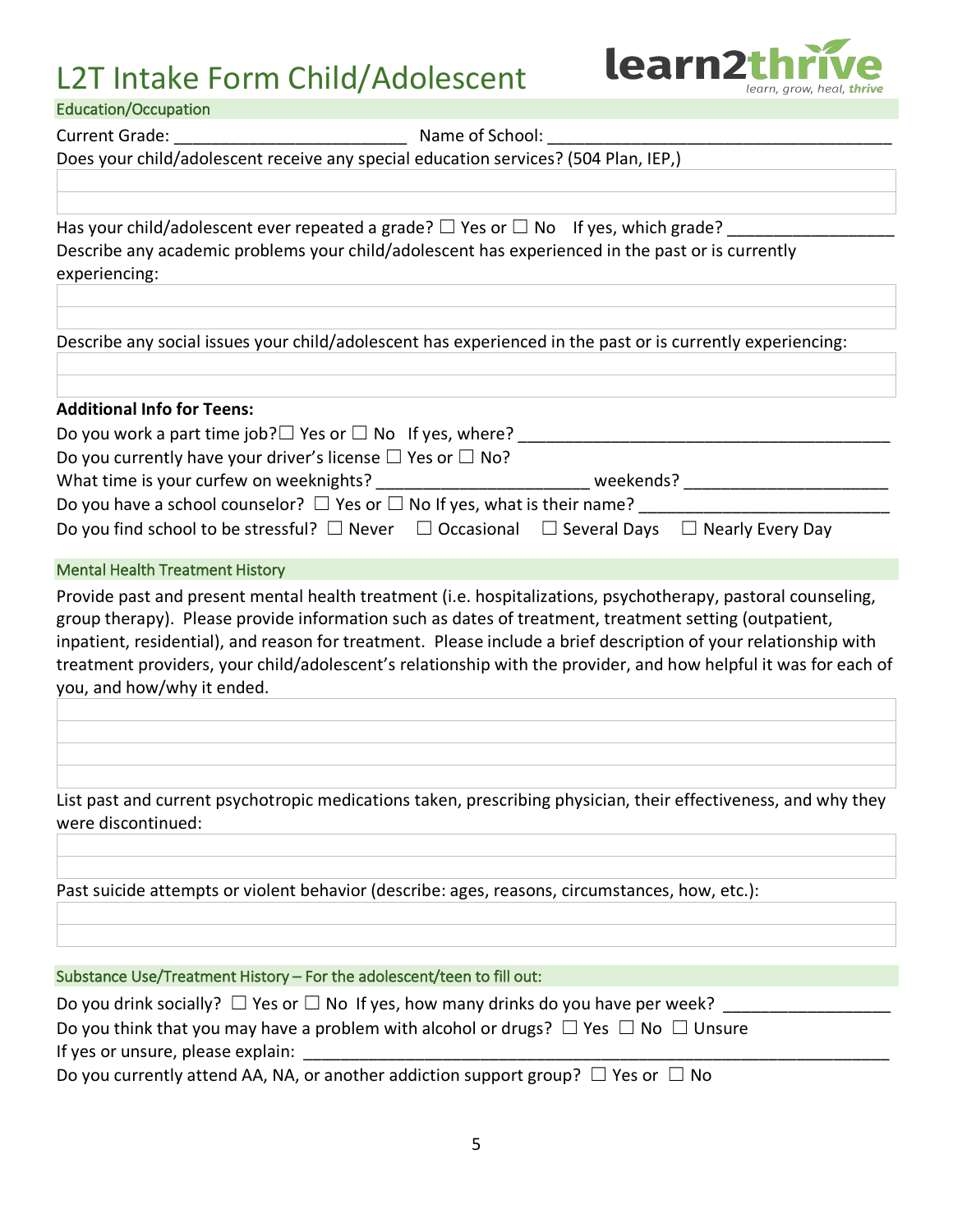

Have you ever received treatment for drug/alcohol/gambling/other abuse or addiction?  $\Box$  Yes or  $\Box$  No If yes, please provide past treatment dates, provider name, and type of treatment (outpatient, inpatient, or residential):

Does someone in your family have an addiction or abuse alcohol or drugs?  $\Box$  Yes or  $\Box$  No If yes, please explain the nature of the addiction and its impact on you:

Does the peer pressure or temptation of drugs/alcohol seem to be a problem for you?  $\Box$  Yes or  $\Box$  No Do you smoke cigarettes or vape?  $\Box$  Yes or  $\Box$  No

### Medical History

Past & present medical care (only list major medical problems, surgeries, accidents, falls, illness, etc.):

Specify medication(s) you are presently taking and for what. Please print clearly:

Pertinent Family Medical History (Describe any illness that runs in the family: e.g., cancer, epilepsy, etc.):

#### Legal History

Are you involved in any current or pending civil or criminal litigations, lawsuits, divorce proceedings or custody disputes?  $\Box$  Yes or  $\Box$  No (If yes, please explain):

Has the client ever been in jail?  $\Box$  Yes or  $\Box$  No (If yes, provide dates and the nature of the event):

#### Additional Family History

Please provide any significant family history of mental illness, alcoholism, substance abuse, violence, or legal involvement (including suicide, depression, anxiety, ADHD, OCD, psychiatric hospitalizations, abuse, treatment for addiction, etc.).

Maternal side of the family:

Paternal side of the family: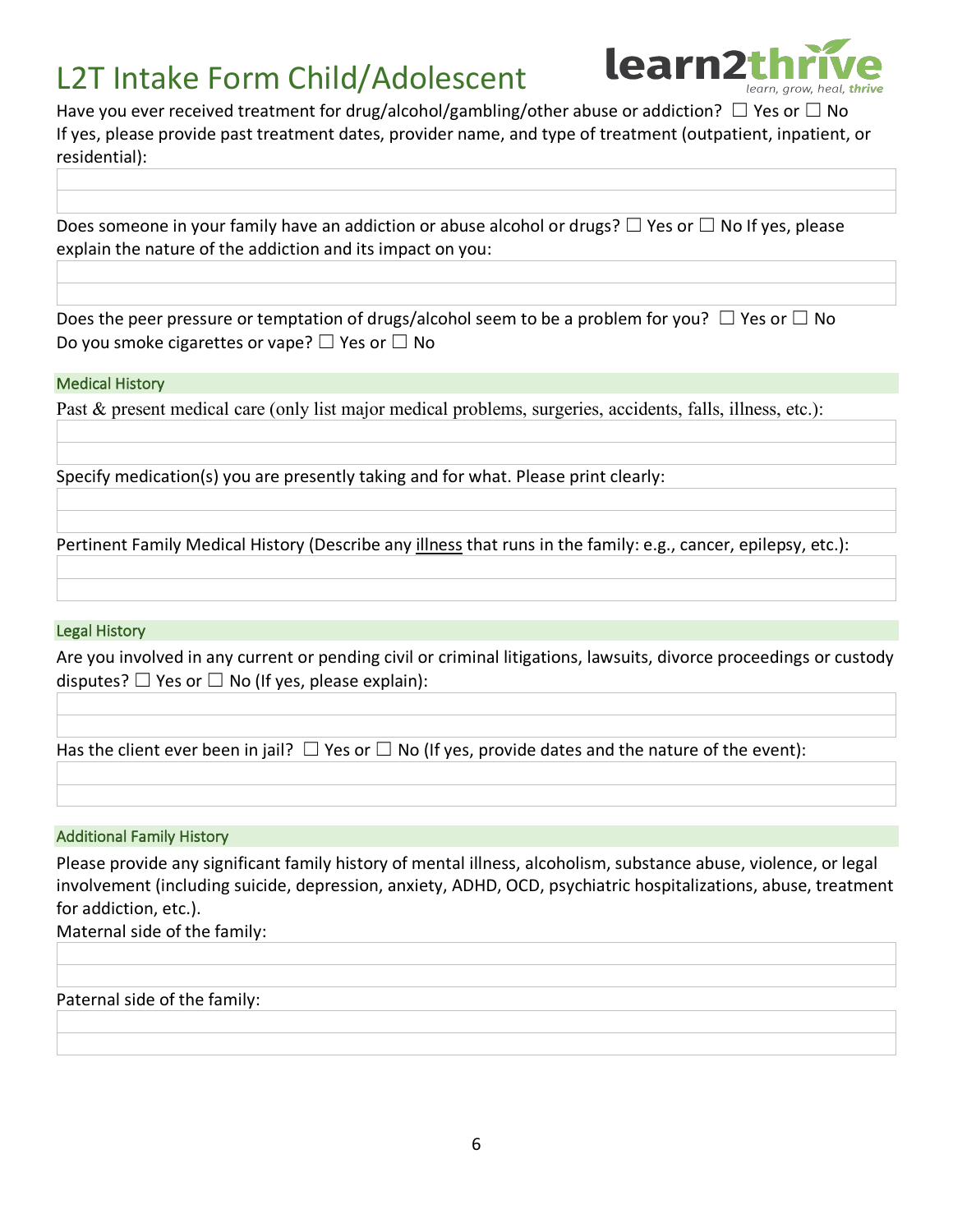

#### Cultural History

Please describe the client's cultural and ethnic upbringing:

Have they ever experienced discrimination?  $\square$  Yes or  $\square$  No (If yes, please explain)

#### Spiritual History

Please describe the client's church background (how they were raised):

How important is spirituality/faith to your family? To the client?

Do you want to integrate spiritual matters or faith into the therapy sessions?  $\Box$  Yes  $\Box$  No  $\Box$  Unsure

#### Social Support & Engagement

Who are the most supportive people in the client's life?

Please describe the client's friendships and how much time they spend with friends:

| Do you feel that their current technology use is balanced and healthy? $\square$ Yes $\square$ No $\square$ Unsure |  |
|--------------------------------------------------------------------------------------------------------------------|--|
| If not, please explain:                                                                                            |  |

| Estimate how many hours per day they spend online on the following: |          |         |          |           |        |
|---------------------------------------------------------------------|----------|---------|----------|-----------|--------|
| Social Media:                                                       | YouTube: | Gaming: | Texting: | Browsing: | Other: |

Hobbies/ Interest

Please describe the client's hobbies/interests:

Does the client or your family participate in any community involvement or organizations?  $\Box$  Yes or  $\Box$  No Please describe:

Does the client exercise?  $\Box$  Yes or  $\Box$  No If yes, how many times per week and what type of exercise do they do?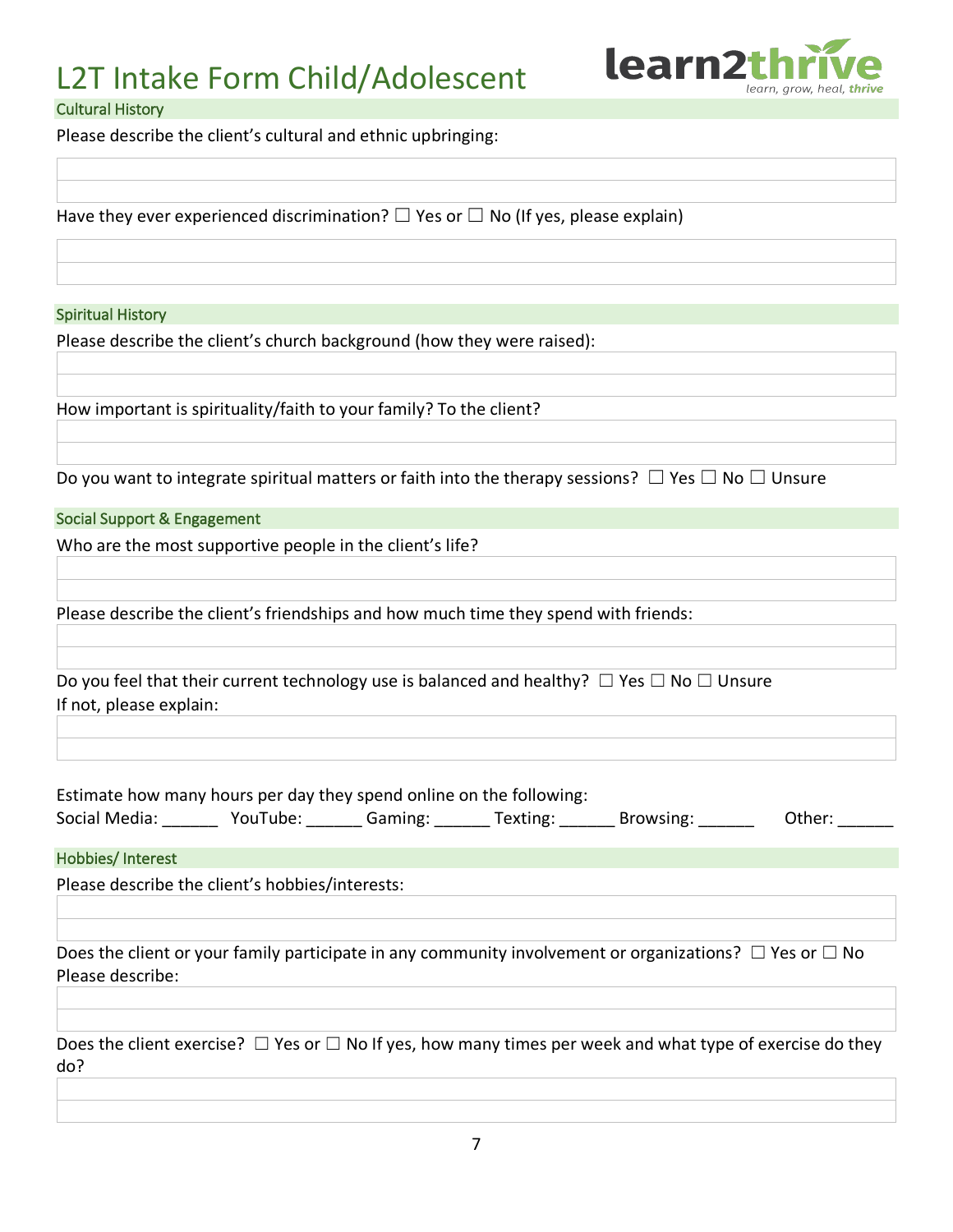

Agreement and Signature

**Client Signature Page**

### **Office Policies & Client Agreement for Psychotherapy Services**

**I have read the Learn2Thrive Office Policies & Client Agreement for Psychotherapy Services carefully (a total of 5 pages including this signature page); I understand them, I agree to comply with them, and give my consent to receive therapy at Learn2Thrive. My signature confirming this is below:**

|                                                                                                                  | <b>Acknowledgement of Receipt of Notice of Privacy Practice</b> |  |  |  |
|------------------------------------------------------------------------------------------------------------------|-----------------------------------------------------------------|--|--|--|
| I have received a copy of Learn2Thrive LLC's Notice of Privacy Practices. My signature confirming this is below: |                                                                 |  |  |  |
|                                                                                                                  |                                                                 |  |  |  |
|                                                                                                                  |                                                                 |  |  |  |
|                                                                                                                  |                                                                 |  |  |  |

Signature: \_\_\_\_\_\_\_\_\_\_\_\_\_\_\_\_\_\_\_\_\_\_\_\_\_\_\_\_\_\_\_\_\_\_\_\_\_\_\_\_\_\_\_\_\_\_\_\_\_\_\_\_\_\_\_\_\_\_\_ Date: \_\_\_\_\_\_\_\_\_\_\_\_\_\_\_\_\_\_\_\_\_\_\_\_

*It is your right to refuse to sign this document, however treatment will not be provided without your consent to the Office Policies and Client Agreement for Psychotherapy Services and a notation will be made below that an effort was made to obtain your signature to the Acknowledgement of Receipt of the Notice of Privacy Practices form*.